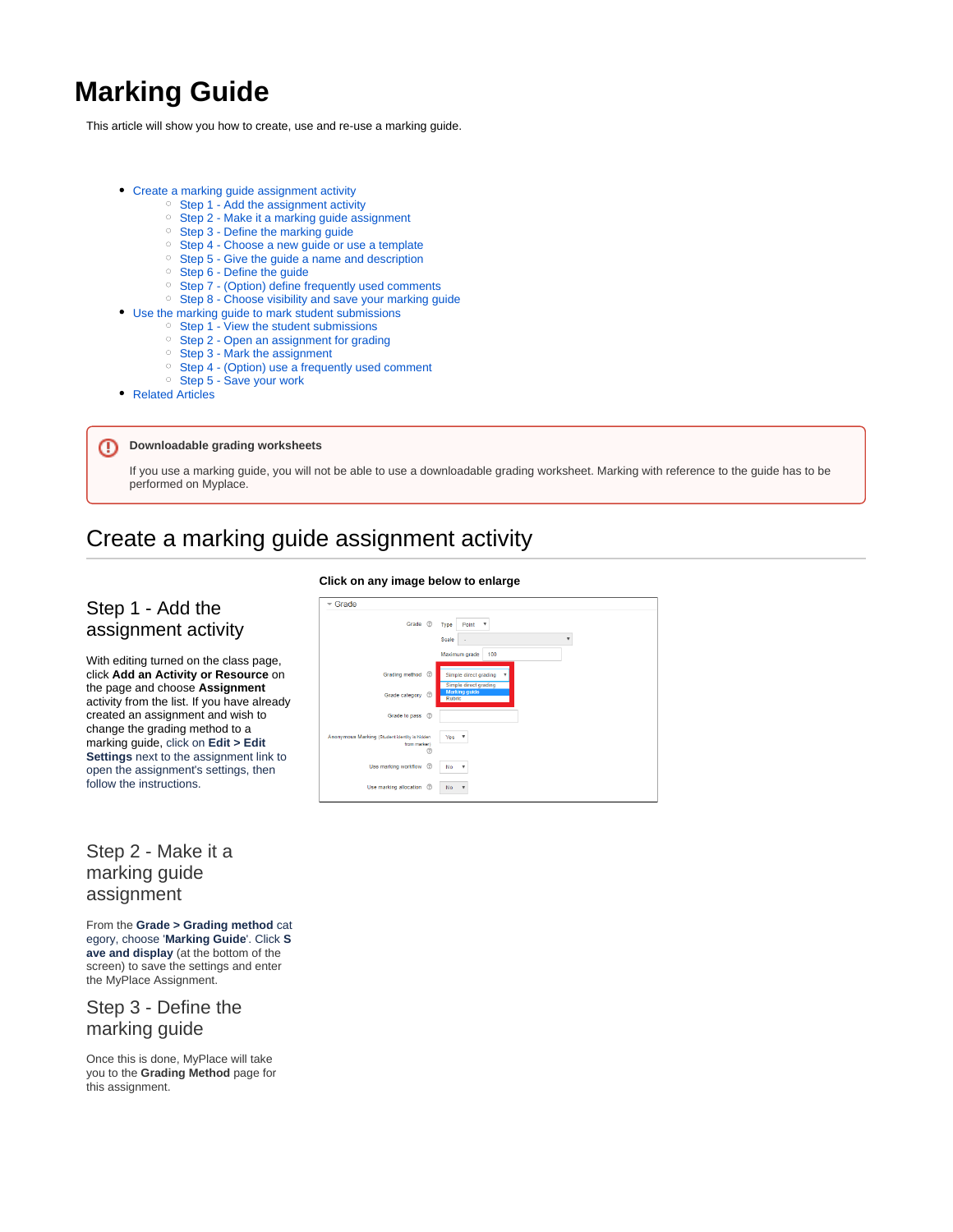If you are not automatically transferred to this page, note that it can also be accessed if you click on the **Advanced Grading** tab in the **Administration** men u, located on the bottom left side of the screen.

<span id="page-1-0"></span>

There you will be asked to either **Define new grading form from scratch** or **Cre ate a new grading form template**. Unl ess you have an existing template that you want to use, click on **Define new grading form from scratch**.

## <span id="page-1-1"></span>Step 5 - Give the guide a name and description

The page you will be taken to is called **D efine marking guide**. It is mandatory that you give your marking guide a **Name** , and you can also add a short **Descript ion**.

# <span id="page-1-2"></span>Step 6 - Define the guide

In the **Marking Guide** section, you can click on the Click to edit buttons to add a **Name, Description for Students** or a **Description for Markers** for each criterion. The **Maximum Score** represe nts the maximum score that a student can achieve for this criterion.





| Click to edit oriterion name<br>Description for Students |  |    |
|----------------------------------------------------------|--|----|
|                                                          |  |    |
|                                                          |  |    |
|                                                          |  |    |
|                                                          |  |    |
| Citck to edit                                            |  | 11 |
| Description for Markers                                  |  |    |
|                                                          |  |    |
|                                                          |  |    |
|                                                          |  |    |
|                                                          |  |    |
|                                                          |  |    |
|                                                          |  |    |
| Citck to edit                                            |  |    |
| Maximum soore                                            |  |    |
|                                                          |  |    |
| Citck to edit                                            |  |    |

⊚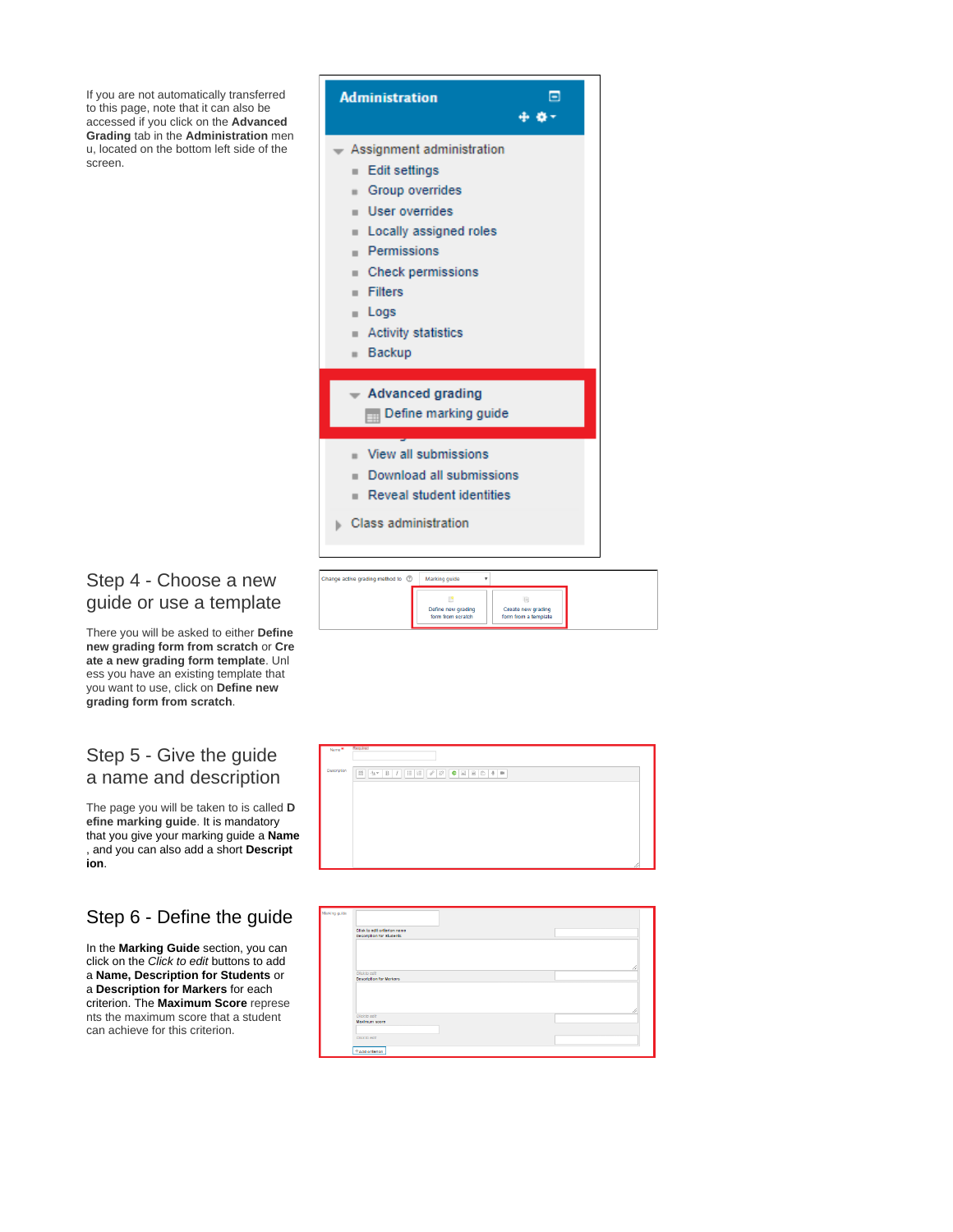All the **Maximum Marks** in the **Marking Guide** are summarised to output the total maximum score. To help with calculations you make, a total score of 100 can be represented as 100%, but that is not a general rule. Higher or lower scores can still be represented as a percentage grade, when returned to students.

To add a new criterion, click on **Add Criterion.** This should open up a new tab with the same categories as above.

Here is an example of a completed section for one criterion...

# <span id="page-2-0"></span>Step 7 - (Option) define frequently used comments

In the **Frequently used comments**, you can add saved comments that can be used during the marking process. To edit this section press the Click to edit b utton.

If you would like to add more saved comments, click on the **Add frequently used comment** button, which will open another box underneath the first comment you have entered.

# <span id="page-2-1"></span>Step 8 - Choose visibility and save your marking guide

Select the appropriate Marking guide options:

- Show guide definition to students
- Show marks per criterion to students

| Infroduction<br>Description for Atudents                                                                                                                                                                                                     |                                                                                                                                                                                                                                                                                                                                                                              |  |
|----------------------------------------------------------------------------------------------------------------------------------------------------------------------------------------------------------------------------------------------|------------------------------------------------------------------------------------------------------------------------------------------------------------------------------------------------------------------------------------------------------------------------------------------------------------------------------------------------------------------------------|--|
|                                                                                                                                                                                                                                              | The Introduction describes the background of the problem, the aim of the assignment and provides structure for the content to follow. It is clear and concise.<br>Reference to relevant industry and market data is made to make the reader familiar with the subject matter.                                                                                                |  |
| reader familiar with the subject matter.<br>Description for Markers                                                                                                                                                                          | The Introduction describes the background of the problem, the aim of the assignment and provides structure for the<br>content to follow. It is clear and concise. Reference to relevant industry and market data is made to make the                                                                                                                                         |  |
| Please check the following aspects:<br>-all relevant references have been included in the reference list and cited correctly                                                                                                                 | The Introduction describes the background of the problem. the aim of the assignment and provides structure for the content to follow. It is clear and concise.<br>Reference to relevant industry and market data is made to make the reader familiar with the subject matter.<br>-the introduction can be considered an equivalent (or close to) 10% of the total word count |  |
| reader familiar with the subject matter.                                                                                                                                                                                                     | The Introduction describes the background of the problem, the aim of the assignment and provides structure for the<br>content to follow. It is clear and concise. Reference to relevant industry and market data is made to make the                                                                                                                                         |  |
| Please check the following aspects:<br>-all relevant references have been included in the reference list and cited correctly<br>-the introduction can be considered an equivalent (or close to) 10% of the total word count<br>Maximum secre |                                                                                                                                                                                                                                                                                                                                                                              |  |
| 10                                                                                                                                                                                                                                           |                                                                                                                                                                                                                                                                                                                                                                              |  |
| +Add oriterion                                                                                                                                                                                                                               |                                                                                                                                                                                                                                                                                                                                                                              |  |

| Frequently used comments    |  |
|-----------------------------|--|
|                             |  |
|                             |  |
|                             |  |
| Click to edit               |  |
| Add frequently used comment |  |

| Marking guide options                |               |        |
|--------------------------------------|---------------|--------|
|                                      |               |        |
| Show guide definition to students    |               |        |
|                                      |               |        |
| Show marks per criterion to students |               |        |
|                                      |               |        |
| Save marking guide and make it ready | Save as draft | Cancel |
|                                      |               |        |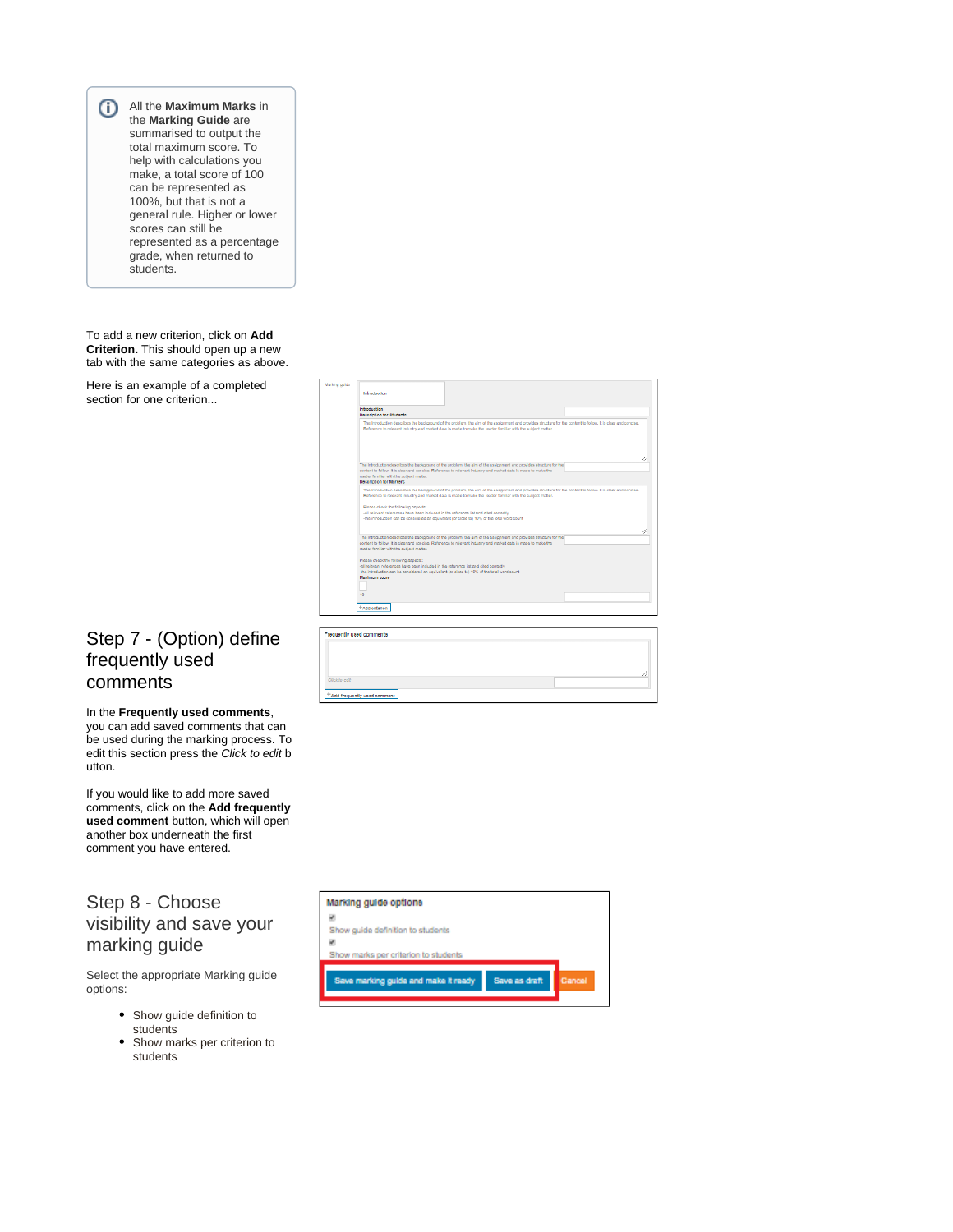Once you have enabled these, and are happy with the progress you have made, you can either **Save marking guide and make it ready** (if you consider it being completed and ready for publication) or **Save as draft** (if you would like to save it and return to it at a later stage).

The next page will show your marking guide input, with it labelled **Ready to Use** next to the name at the top.

Marking Guide - Test One - Team Folio Assessment Ready for use Marking Guide - Test One - Team Folio Assessment for Project 'Eating and Resting in the City'

# <span id="page-3-0"></span>Use the marking guide to mark student submissions

# <span id="page-3-1"></span>Step 1 - View the student submissions

After the deadline when all student submissions have been made, click on the assignment from the front page of your class or the navigation sidebar, then click **View all submissions**.

# <span id="page-3-2"></span>Step 2 - Open an assignment for grading

If you have received submissions on this assignment, and have previously enabled **Anonymous marking,** the submissions section will look somewhat similar to this (left). Click on the **Grade** b utton (in the **Grade** column) next to any assignment to access the Grading screen.

## <span id="page-3-3"></span>Step 3 - Mark the assignment

The following screen will display the student's submitted work, with a navigational bar on the right-hand side that will display the criterion, previously entered in the marking guide, their descriptions and a box that enables you to provide a score for each criterion.

# <span id="page-3-4"></span>Step 4 - (Option) use a frequently used comment



| Salach<br>$\Box$ | Identifier<br>$\Box$   | <b>Status</b><br>$\Box$ | Grade<br>$\Box$ | Edit      | <b>Last modified</b><br>(submission)<br>$\Box$ | File<br>cubmiccions<br>$\qquad \qquad \Box$ | <b>Submission</b><br>comments<br>$\Box$ | Feedback<br>Manager<br>$\begin{array}{c} \hline \end{array}$ | <b>Last modified</b><br>(grade)<br>G | Feedback<br>comments<br>$\overline{\phantom{a}}$ | Annotate<br>PDF<br>$\Box$ | Feedback<br>flies<br>同 | Final<br>grade<br>Ġ. |
|------------------|------------------------|-------------------------|-----------------|-----------|------------------------------------------------|---------------------------------------------|-----------------------------------------|--------------------------------------------------------------|--------------------------------------|--------------------------------------------------|---------------------------|------------------------|----------------------|
| $\Box$           | Participant<br>3057183 | No<br>submissio         | Grade           | Bott - 1  |                                                |                                             | $E$ Comments (0)                        |                                                              | $\sim$                               |                                                  |                           |                        | ×.                   |
| $\Box$           | Participant<br>3057186 | No<br>submission        | Grade<br>$\sim$ | Edit+ 11  |                                                |                                             |                                         |                                                              | $\sim$                               |                                                  |                           |                        | $\sim$               |
| $\Box$           | Participant<br>3067185 | No<br>submission        | Grade<br>$\sim$ | Edite 17  |                                                |                                             |                                         |                                                              | ٠                                    |                                                  |                           |                        | ×.                   |
| $\Box$           | Participant<br>3057186 | No.<br>submission       | Grade<br>٠      | Edity (1) |                                                |                                             |                                         |                                                              | $\mathbf{r}$                         |                                                  |                           |                        | ×                    |
| $\mathbb{R}$     | Participant<br>3057187 | No<br>submission        | Grade<br>$\sim$ | Bdt+ 1    |                                                |                                             |                                         |                                                              | $\sim$                               |                                                  |                           |                        | $\sim$               |

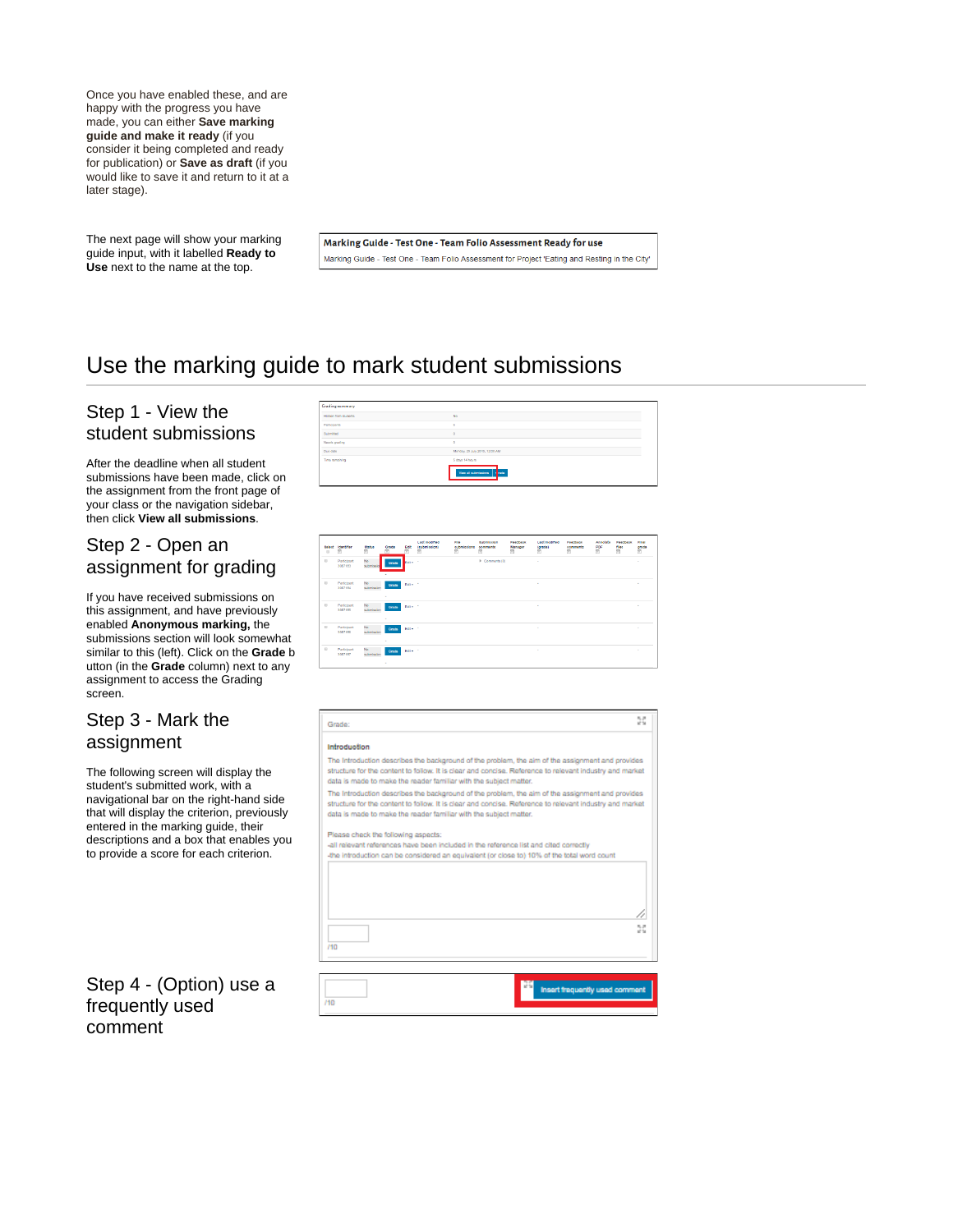If you have entered **Frequently used comments,** you will notice that an **Inser t frequently used comment** button will become available next to the score on the right. Click on it to choose the comment you would like to insert in the feedback box, or enter feedback manually in the box above.

### <span id="page-4-0"></span>Step 5 - Save your work

The grade will be automatically calculated when you click **Save changes** (from the bottom of the screen). **Save and show next** will save the grade and feedback and display the next student's work for marking. Make sure to disable **Notify students** if you do not wish an automatic notification to be sent that their work has been graded.



# <span id="page-4-1"></span>Related Articles

- [Grade Visibility Marking Workflow](https://wiki.lte.strath.ac.uk/display/MS/Grade+Visibility+Marking+Workflow) (Myplace Support)
	- $\circ$  [grade](https://wiki.lte.strath.ac.uk/label/grade)
	- <sup>o</sup> [visibility](https://wiki.lte.strath.ac.uk/label/visibility)
	- o [marking](https://wiki.lte.strath.ac.uk/label/marking)
	- [workflow](https://wiki.lte.strath.ac.uk/label/workflow)
	- <sup>o</sup> [student](https://wiki.lte.strath.ac.uk/label/student)
	- <sup>o</sup> [gradebook](https://wiki.lte.strath.ac.uk/label/gradebook)
	- <sup>o</sup> [assignment](https://wiki.lte.strath.ac.uk/label/assignment)
	- [see](https://wiki.lte.strath.ac.uk/label/see)
	- [show](https://wiki.lte.strath.ac.uk/label/show) [hide](https://wiki.lte.strath.ac.uk/label/hide)
- [Gradebook Weightings](https://wiki.lte.strath.ac.uk/display/MS/Gradebook+Weightings) (Myplace Support)
	- <sup>o</sup> [grade](https://wiki.lte.strath.ac.uk/label/grade)
	- $\circ$  [gradebook](https://wiki.lte.strath.ac.uk/label/gradebook)
	- <sup>o</sup> [weighting](https://wiki.lte.strath.ac.uk/label/weighting)
	- $\circ$  [calculation](https://wiki.lte.strath.ac.uk/label/calculation)
	- $\circ$  [item](https://wiki.lte.strath.ac.uk/label/item)
	- $\circ$  [calculate](https://wiki.lte.strath.ac.uk/label/calculate)
- [Grade Visibility Anonymous Marking](https://wiki.lte.strath.ac.uk/display/MS/Grade+Visibility+Anonymous+Marking) (Myplace Support)
	- o [grade](https://wiki.lte.strath.ac.uk/label/grade)
	- <sup>o</sup> [visible](https://wiki.lte.strath.ac.uk/label/visible)
	- <sup>o</sup> [visibility](https://wiki.lte.strath.ac.uk/label/visibility)
	- <sup>o</sup> [show](https://wiki.lte.strath.ac.uk/label/show)
	- o [hide](https://wiki.lte.strath.ac.uk/label/hide)
	- <sup>o</sup> [gradebook](https://wiki.lte.strath.ac.uk/label/gradebook)  $\circ$  [student](https://wiki.lte.strath.ac.uk/label/student)
	-
	- <sup>o</sup> [see](https://wiki.lte.strath.ac.uk/label/see)
	- [mark](https://wiki.lte.strath.ac.uk/label/mark) <sup>o</sup> [assignment](https://wiki.lte.strath.ac.uk/label/assignment)
- [I can't seem to view my originality report, but I have already submitted my assignment](https://wiki.lte.strath.ac.uk/display/MS/I+can%27t+seem+to+view+my+originality+report%2C+but+I+have+already+submitted+my+assignment) (Myplace Support)
	-
	- $\circ$  [turnitin](https://wiki.lte.strath.ac.uk/label/turnitin) <sup>o</sup> [trouble](https://wiki.lte.strath.ac.uk/label/trouble)
	- o [guide](https://wiki.lte.strath.ac.uk/label/guide)
	- <sup>o</sup> [flowchart](https://wiki.lte.strath.ac.uk/label/flowchart)
	- $\circ$  [file](https://wiki.lte.strath.ac.uk/label/file)
	- <sup>o</sup> [type](https://wiki.lte.strath.ac.uk/label/type)
	- $\circ$  [extension](https://wiki.lte.strath.ac.uk/label/extension)
	- <sup>o</sup> [plagiarism](https://wiki.lte.strath.ac.uk/label/plagiarism)
	- $\circ$  [report](https://wiki.lte.strath.ac.uk/label/report)
	- o [missing](https://wiki.lte.strath.ac.uk/label/missing)
	- <sup>o</sup> [kb-troubleshooting-article](https://wiki.lte.strath.ac.uk/label/kb-troubleshooting-article)
- [Accessing your Gradebook User Report](https://wiki.lte.strath.ac.uk/display/MS/Accessing+your+Gradebook+User+Report) (Myplace Support)
	- <sup>o</sup> [gradebook](https://wiki.lte.strath.ac.uk/label/gradebook)
	- $\circ$  [student](https://wiki.lte.strath.ac.uk/label/student)
	- [user](https://wiki.lte.strath.ac.uk/label/user)
	- o [report](https://wiki.lte.strath.ac.uk/label/report)
- [Quick Settings Block Explained](https://wiki.lte.strath.ac.uk/display/MS/Quick+Settings+Block+Explained) (Myplace Support)
	- <sup>o</sup> [settings](https://wiki.lte.strath.ac.uk/label/settings) <sup>o</sup> [gradebook](https://wiki.lte.strath.ac.uk/label/gradebook)
	-
	- $\circ$  [staff](https://wiki.lte.strath.ac.uk/label/staff)